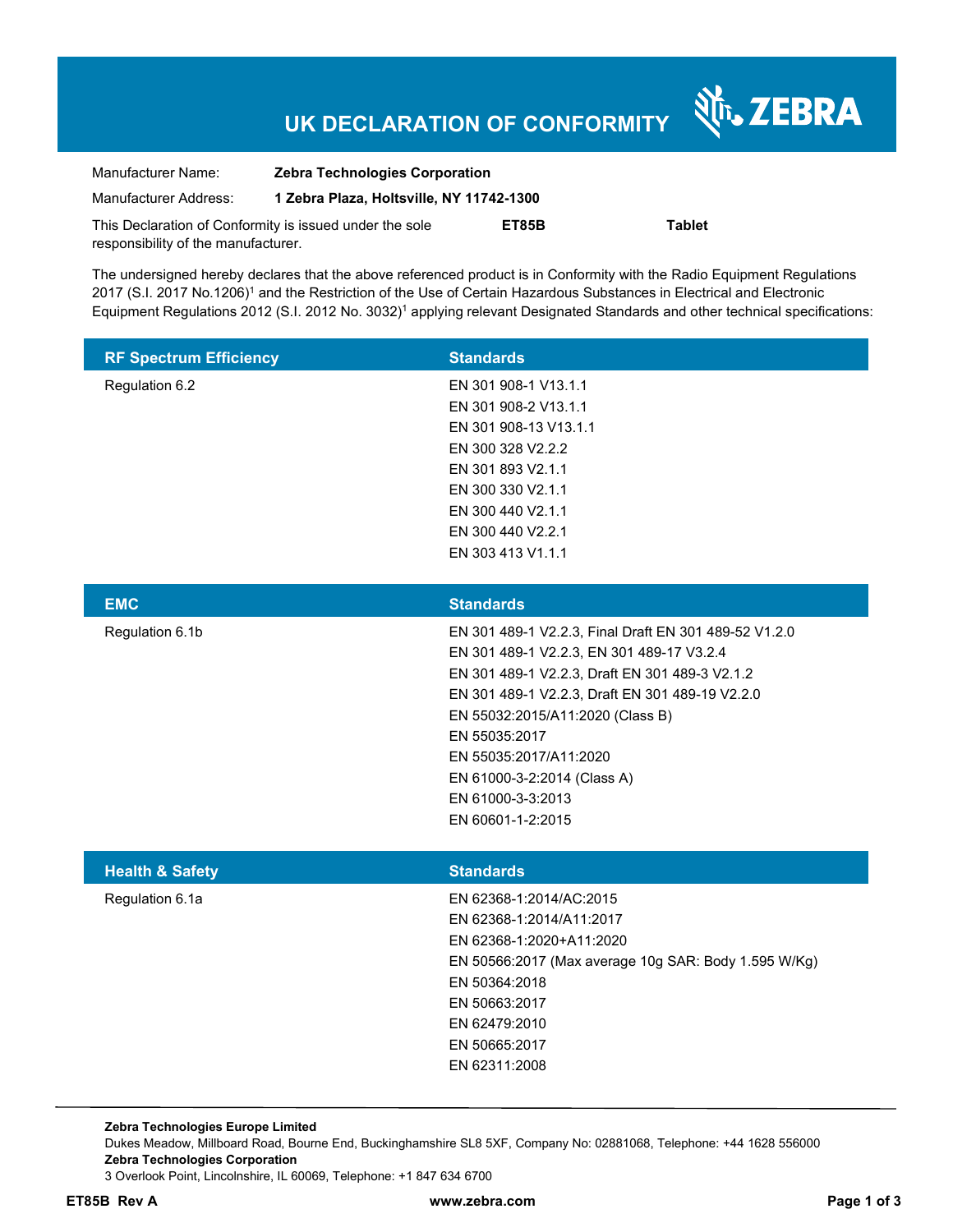# **UK DECLARATION OF CONFORMITY**

EN 62311:2020 EN 62471:2008 (LED)

**Environmental Standards** 

Equipment Regulations

Restriction of the Use of Certain Hazardous Substances in Electrical and Electronic

EN IEC 63000:2018

With regard to the Radio Equipment Regulations 2017 (S.I. 2017 No.1206)<sup>1</sup>, the conformity assessment procedure

referred to in regulation 41(4)(a) and detailed in Schedule 2 has been followed.

 $^{\rm 1}$  As amended by applicable EU withdrawal legislation implemented at the time of issuing this declaration

#### **Signed on behalf of Zebra Technologies Corporation**

*(Signature of authorized person)* Marco Belli Rev: A Sr. Manager, Regulatory **Date: 5 January 2022** Place: Bourne End, UK

र्शे<sub>ि</sub> ZEBRA